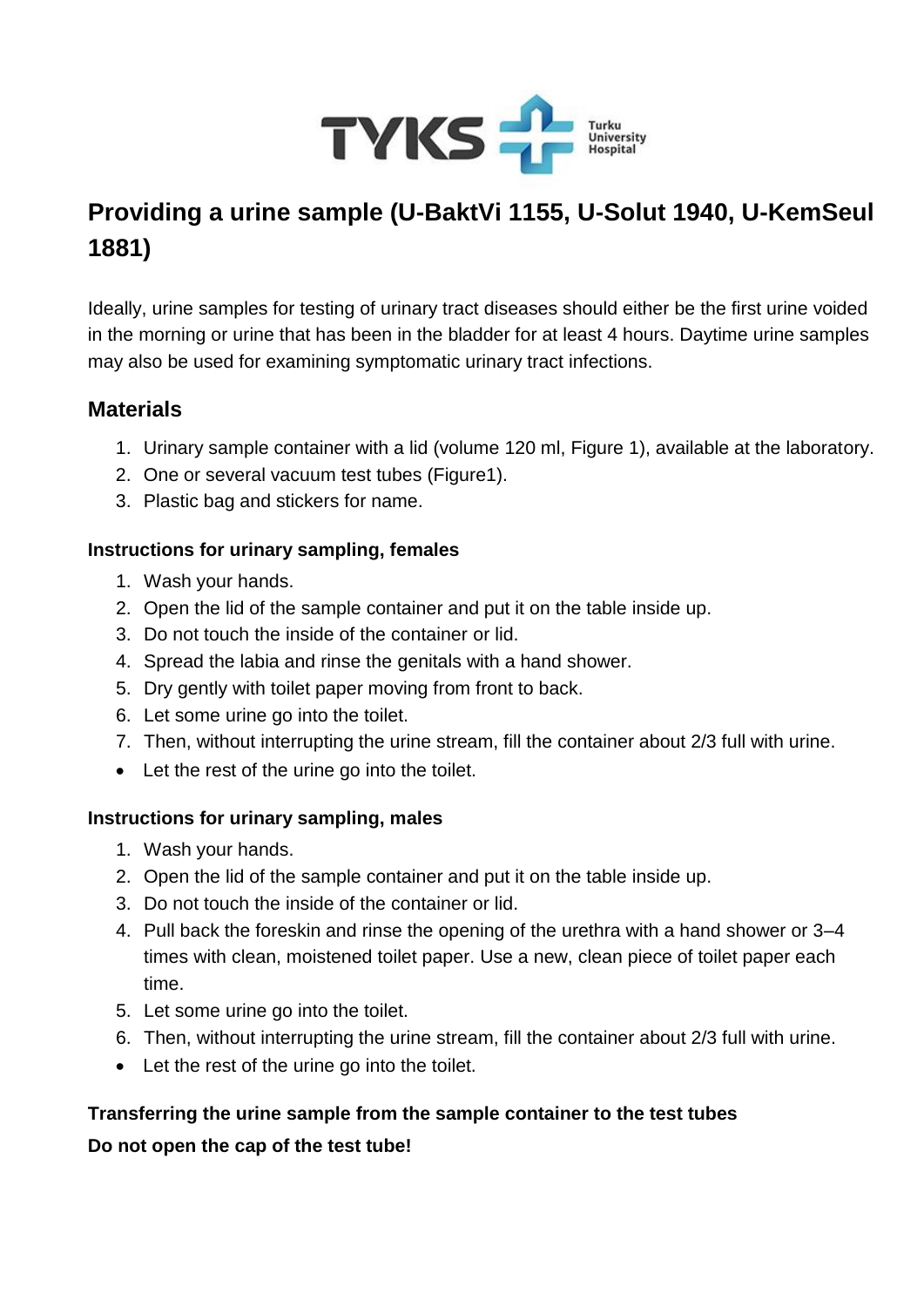- 1. After passing urine into the sample container, close the lid firmly and remove the protective sticker on the lid. Keep the sticker, you will need it soon.
- 2. Place the sample container on a table.
- 3. Transfer the urine sample from the container into the tube like this:
- Press the test tube cap down against the needle all the way to the bottom of the sample container until urine flows into the test tube.
- Let the flow continue until the test tube is filled with urine to the upper part of the label and the flow of urine stops (Figure 2).
- Replace the protective sticker on the lid to cover the filling hole.
- Rock each test tube gently upside down and downside up 8–10 times. This makes the preservative in the test tube mix properly with the urine sample. **Do not shake the tubes** (Figure 3).

## 4. **Write your name, social security number, sampling date and sampling time on the stickers that came with the materials from the lab.**

- 5. Attach a sticker with your name to each tube.
- 6. Hand the tubes over to the laboratory nurse when you bring the tubes to the laboratory.

7. Tell the laboratorian did you take the urine sample when you urinated the first time in the morning. **If the sample was not taken during the first urination in the morning, tell the laboratorian if the time from your previous urination before taking the sample was more than four hours or less than four hours.**

8. **The laboratory will not analyze anonymous samples.**

9. Place the tubes into the plastic bag.



Figure 1 Test tubes and sample container for urine sample Figure 2 How to fill tubes Figure 3 How to rock the tubes 8–10 times

Deliver the test tubes as soon as possible after providing the sample **to the sampling station of the laboratory. Do this on the same days as when you took the sample** and during the office hours of the sampling station. If you have received other instructions from the ward regarding sample delivery, please follow those instructions. The samples can be stored only for a maximum of 8 hours at room temperature. Please keep in mind that the samples may still need to be transported from the hospital laboratory to the final analyzing laboratory. The